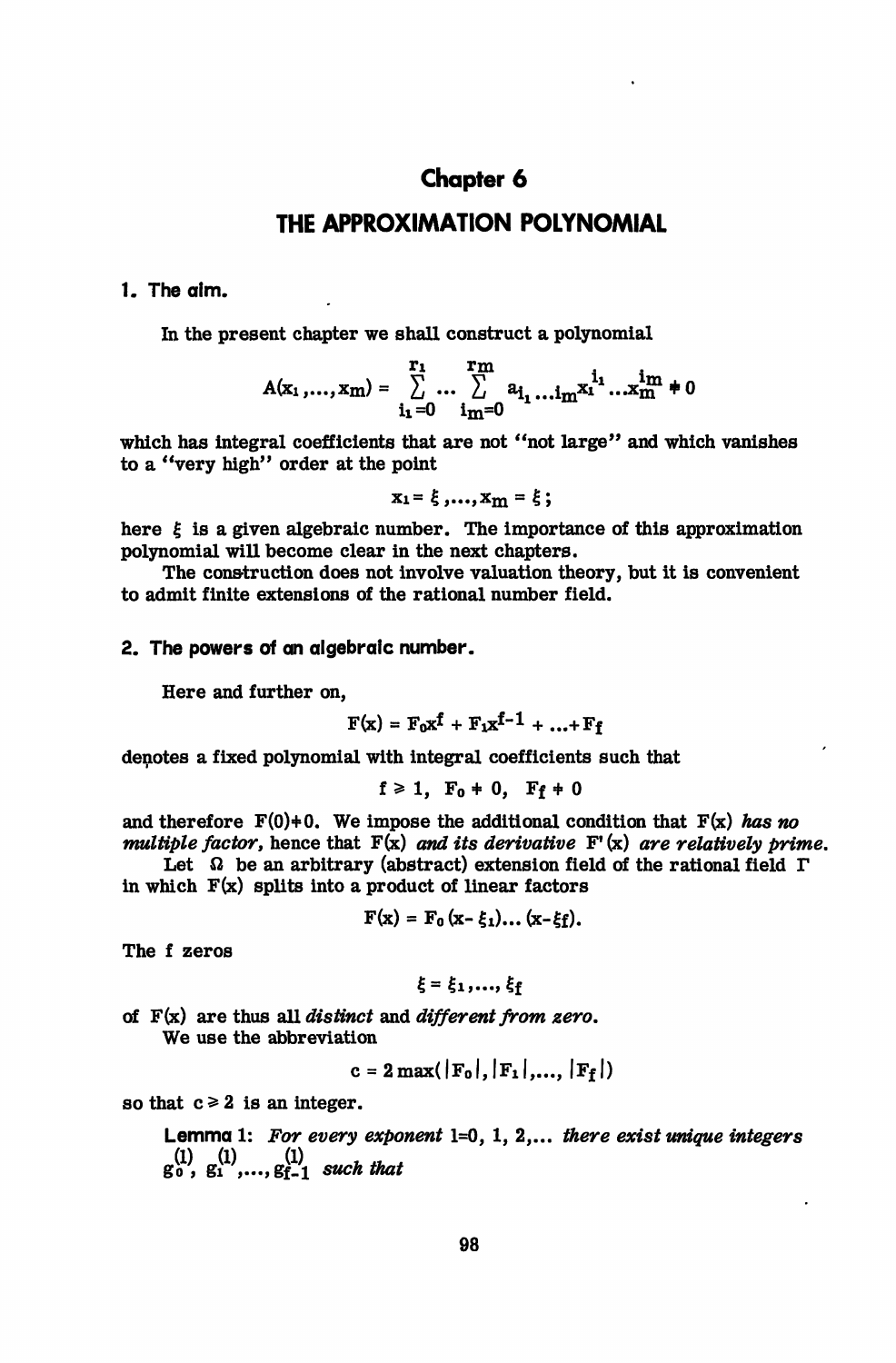(1): 
$$
F_0^1 \xi_{\psi}^1 = g_0^{(1)} + g_1^{(1)} \xi_{\psi} + ... + g_{f-1}^{(1)} \xi_{\psi}^{f-1} \quad (\psi = 1, 2, ..., f),
$$

(2): 
$$
\max(|g_0^{(1)}|, |g_1^{(1)}|, ..., |g_{f-1}^{(1)}|) \leq c^1
$$
.

Proof: First, the coefficients g are unique because the Vandermonde determinant

$$
\begin{array}{c|ccccc}\n1 & \xi_1 & \xi_1^2 \dots \xi_1^{f-1} \\
1 & \xi_2 & \xi_2^2 \dots \xi_2^{f-1} \\
\vdots & \vdots & \vdots & \vdots \\
1 & \xi_f & \xi_f^2 \dots \xi_f^{f-1}\n\end{array}
$$

does not vanish. Secondly, the equations (1) hold trivially for  $1 \le f-1$  with  $g_1^{(1)} = F_0^1$  and the other coefficients equal to zero. Third, for  $1 \ge f-1$ ,

$$
F_0^{l+1} \xi_{\psi}^{l+1} = F_0 \xi_{\psi} (g_0^{(1)} + g_1^{(1)} \xi_{\psi} + ... + g_{f-1}^{(1)} \xi_{\psi}^{f-1}) =
$$
  
= 
$$
(F_0 g_0^{(1)} \xi_{\psi} + F_0 g_1^{(1)} \xi_{\psi}^a + ... + F_0 g_{f-2}^{(1)} \xi_{\psi}^{f-1}) - g_{f-1}^{(1)} (F_f + F_{f-1} \xi_{\psi} + ... + F_1 \xi_{\psi}^{f-1})
$$

and therefore

$$
g_{\phi}^{(1+1)} = \begin{cases} -F_{f}g_{f-1}^{(1)} & \text{if } \phi = 0, \\ F_{0}g_{\phi-1}^{(1)} - F_{f-\phi}g_{f-1}^{(1)} & \text{if } \phi = 1,2,...,f-1, \end{cases}
$$

so that the coefficients are integers. Finally,

$$
\max(|g_0^{(1)}|, |g_1^{(1)}|, ..., |g_{f-1}^{(1)}|) = |F_0^1| \le c^1 \text{ if } 1 \le f-1,
$$

 $\max(\big|g_0^{(l+1)}\big|, \big|g_1^{(l+1)}\big|,...,\big|g_{f-1}^{(l+1)}\big|\big) \leq c\max(\big|g_0^{(l)}\big|, \big|g_1^{(l)}\big|,...,\big|g_{f-1}^{(l)}\big|\big) \text{ if $l \geq f-1$,}$ 

whence the inequalities (2).

#### **3. A lemma by Schneider.**

The following lemma is essentially due to Th.  $S$ chneider<sup>1</sup>. The proof is taken from Cassels' book on Diophantine Approximation. In the appendix, an entirely different proof is used to prove a stronger result.

Lemma 2: Let  $r_1, ..., r_m$  be positive integers, and let  $s$  be a positive *number. Each of the two systems of inequalities*

$$
0 \le i_1 \le r_1, ..., 0 \le i_m \le r_m, \sum_{h=1}^{m} \frac{i_h}{r_h} \le \frac{1}{2}(m-s)
$$

1. J. reine angew. Math. 175 (1936), 182-192.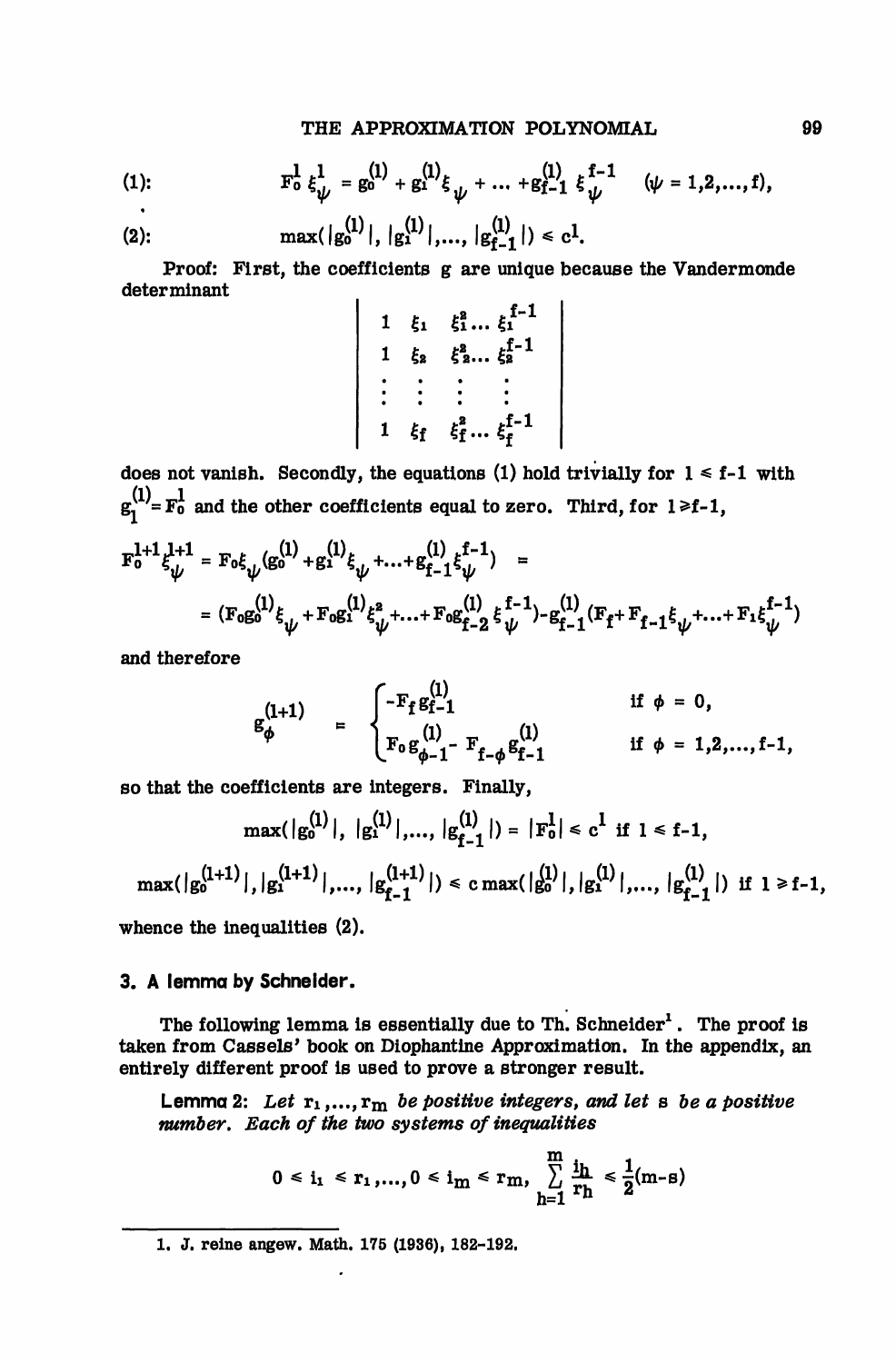*and*

$$
0 \le i_1 \le r_1, ..., 0 \le i_m \le r_m, \sum_{h=1}^{m} \frac{i_h}{r_h} \ge \frac{1}{2}(m+1)
$$

*has at most*

$$
\frac{\sqrt{2m}}{s} (r_1+1)...(r_m+1)
$$

*solutions in sets of integers* (ii ,..., im).

Proof: The two systems of inequalities are changed into one- another by the transformation

$$
(\mathbf{i_1},\ldots,\mathbf{i_m})\rightarrow(\mathbf{r_1-i_1},\ldots,\mathbf{r_m-i_m})
$$

and so have the same number of solutions. It suffices therefore to consider the first system. The proof is by induction for m.

First let m=l. The system

$$
0 \leq i_1 \leq r_1 , \frac{i_1}{r_1} \leq \frac{1}{2}(1-s)
$$

has no integral solution if  $s > 1$ , and it has not more than

$$
r_1+1 < \frac{\sqrt{2}}{s}(r_1+1)
$$

such solutions if  $s \leq 1$ ; hence the assertion holds in this case.

Secondly let  $m \geq 2$ , and assume the lemma has already been proved for inequalities in m-1 unknowns. We may assume that

$$
s > \sqrt{2m} > 1
$$

because the assertion is trivial otherwise.

For fixed i=i<sub>m</sub>, where  $0 \le i \le r_m$ , the system  $(i_1,...,i_{m-1})$  satisfies the inequalities

$$
0 \leq i_1 \leq r_1, ..., 0 \leq i_{m-1} \leq r_{m-1}, \sum_{h=1}^{m-1} \frac{i_h}{r_h} \leq \frac{1}{2} \Big( (m-1) - (s-1+\frac{2i}{r_m}) \Big) ,
$$

and so, by the induction hypothesis, has not more than

$$
\frac{\sqrt{2(m-1)}}{s-1+\frac{2i}{r_m}} (r_1+1)...(r_{m-1}+1)
$$

possibilities. Hence, on putting

$$
\sigma = \frac{\sqrt{\frac{m-1}{m}} \sum_{i=0}^{r} \frac{s}{s-1 + \frac{2i}{r_m}},
$$

the original system has at most

$$
\sigma \frac{\sqrt{2m}}{s} (r_1+1) \dots (r_m+1)
$$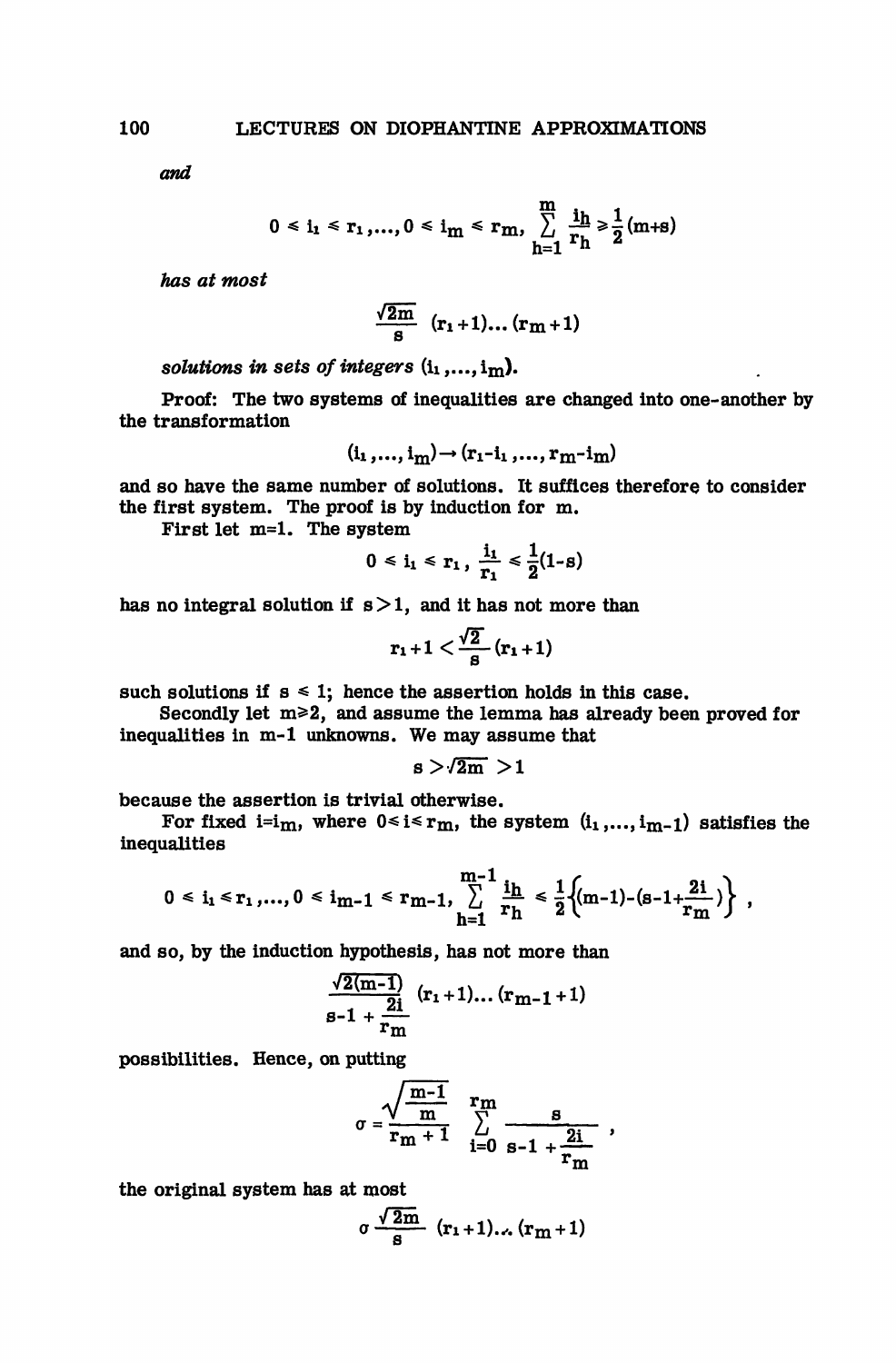integral solutions  $(i_1,...,i_{m-1},i)$ . The assertion is therefore proved if it can be shown that

$$
\sigma\leq 1.
$$

Now

$$
\sum_{i=0}^{r} \frac{s}{s-1+\frac{2i}{r_m}} = \frac{1}{2} \sum_{i=0}^{r} \frac{s}{s-1+\frac{2i}{r_m}} + \frac{s}{s-1+\frac{2(r_m-i)}{r_m}} = \sum_{i=0}^{r} \frac{s^2}{s^2-(1-\frac{2i}{r_m})^2} \le \sum_{i=0}^{r} \frac{s^2}{s^2-1} = \frac{s^2}{s^2-1} (r_m+1),
$$

whence, by  $s > \sqrt{2m}$ ,

$$
\sigma \leqslant \sqrt{\frac{m-1}{m}} \cdot \frac{s^2}{s^2-1} < \sqrt{\frac{m-1}{m}} \cdot \frac{2m}{2m-1} = \sqrt{\frac{4m^2-4m}{4m^2-4m+1}} < 1.
$$

**4. The construction of A(xi,...,xm). I.**

As before, let  $r_1,...,r_m$  be positive integers. Let further a and s be two positive numbers such that

$$
(3): \t a \ge 1, \t s \ge 4f\sqrt{2m},
$$

where f is the degree of  $F(x)$ .

A polynomial of the form

$$
B(x_1,...,x_m)=\sum_{i_1=0}^{r_1}\dots\sum_{i_m=0}^{r_m}b_{i_1}...\iota_m x_1^{i_1}...\iota_m^{i_m}
$$

is said to be *admissible* if, (i) its coefficients  $b_i$ <sub>1</sub>... i<sub>m</sub> may assume only the  $[a] + 1$  values

$$
0, 1, 2, ..., [a],
$$

and further, (ii)

$$
b_{i_1\ldots i_m}=0 \quad \text{unless} \quad \frac{1}{2}(m-s)<\sum_{h=1}^m \frac{i_h}{r_h}<\frac{1}{2}(m+s).
$$

From Lemma 2, it follows immediately that the condition (ii) demands the vanishing of not more than

$$
2\frac{\sqrt{2m}}{s}(r_1+1)...(r_m+1) \le \frac{1}{2f}(r_1+1)...(r_m+1) \le \frac{1}{2}(r_1+1)...(r_m+1)
$$

of the  $(r_1+1)...(r_m+1)$  coefficients of B. Hence not less than

$$
\frac{1}{2}(\mathbf{r}_1+1)\dots(\mathbf{r}_m+1)
$$

of the remaining coefficients of B may still run independently over  $[a] + 1$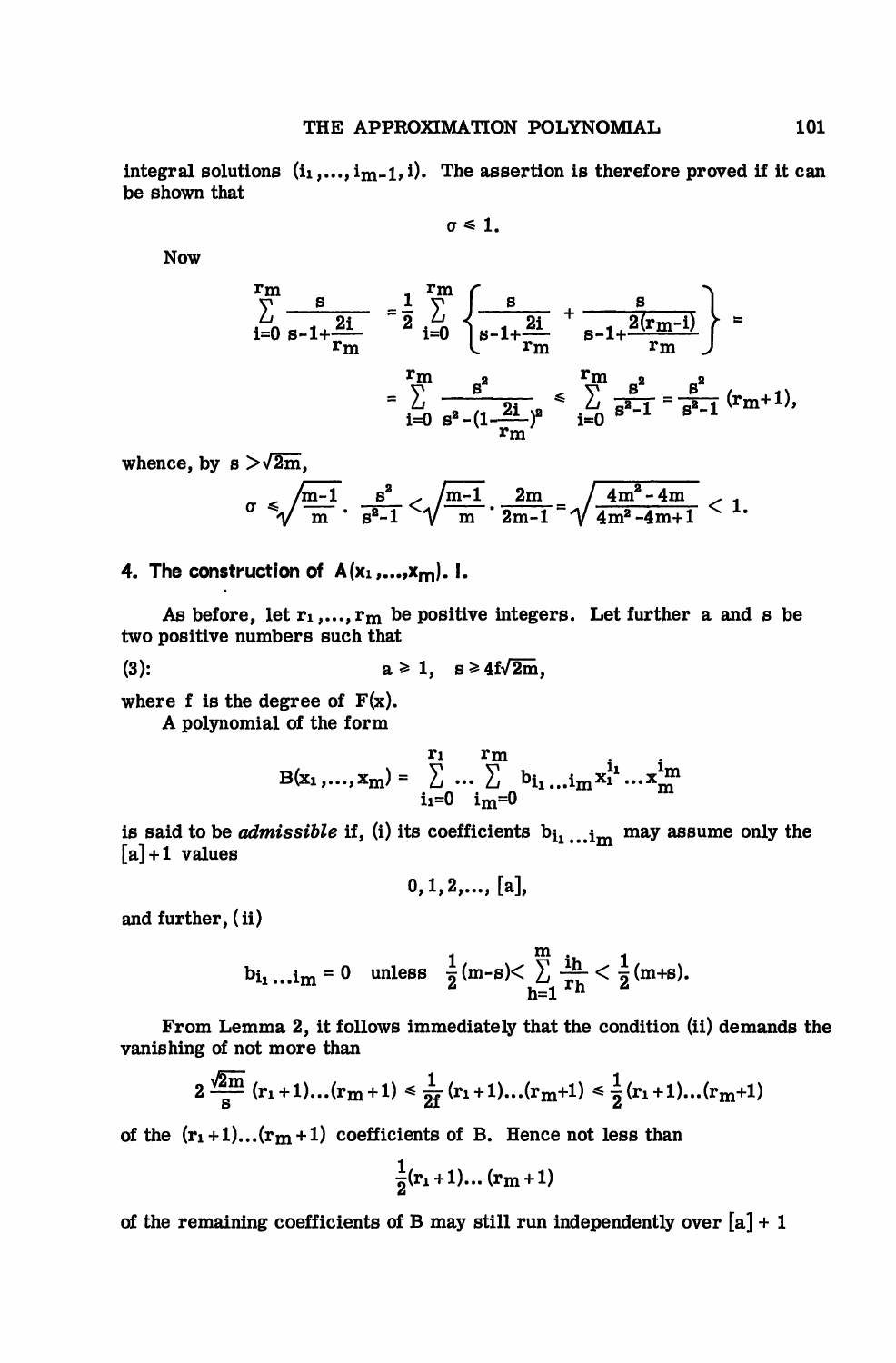distinct values. It follows then that *there are not less than*

$$
M = ([a]+1)\frac{1}{2}(r_1+1)...(r_m+1)
$$

*admissible polynomials.*

## 5. The construction of  $A(x_1, ..., x_m)$ . II.

As in the last chapter, put

 $\ddot{\phantom{0}}$ 

$$
B_{j_1...j_m}(x_1,...,x_m) = \frac{\partial^{j_1+...+j} m_{B(x_1,...,x_m)}}{j_1!...j_m! \partial x_1^{j_1}... \partial x_m^{j_m}}
$$

Then

$$
B_{j_1...j_m}(x_1,...,x_m) = \sum_{i_1=0}^{r_1} ... \sum_{i_m=0}^{r_m} b_{i_1} ... i_m {i_1 \choose i_1} ... {i_m \choose i_m} x_1^{i_1-j_1} ... x_m^{i_m-j_m}
$$

has non-negative integral coefficients if B is admissible. The same estimate as in §7 of last chapter leads to the majorant

$$
B_{j_1...j_m}(x_1,...,x_m) << a \cdot 2^{r_1+...+r_m}(1+x_1)^{r_1}...(1+x_m)^{r_m}
$$

and hence to

$$
B_{j_1...j_m}(x,...,x) << a \cdot 2^{r_1+...+r_m} (1+x)^{r_1+...+r_m}.
$$

Here

$$
(1+x)^{r_1+\ldots+r_m}<<2^{r_1+\ldots+r_m}(1+x+x^2+\ldots+x^{r_1+\ldots+r_m}),
$$

so that

$$
B_{j_1...j_m}(x,...,x)<\langle a\cdot 2^{2(r_1+...+r_m)}(1+x+x^2+...+x^{r_1+...+r_m}).
$$

Thus, for all non-negative suffixes  $j_1, \ldots, j_m$ ,

$$
B_{j_1...j_m}(x,...,x), = \sum_{l=0}^{r_1+...+r_m} \beta_1^{(j)} x^l \qquad \text{say},
$$

÷.

is a polynomial in one variable x with non-negative integral coefficients  $\beta_1^{(j)}$ not greater than

$$
a\cdot 2^{2(r_1+\ldots+r_m)}
$$

and of degree not exceeding

$$
\mathbf{r_1} + \ldots + \mathbf{r_m}.
$$

By Lemma 1, it follows now that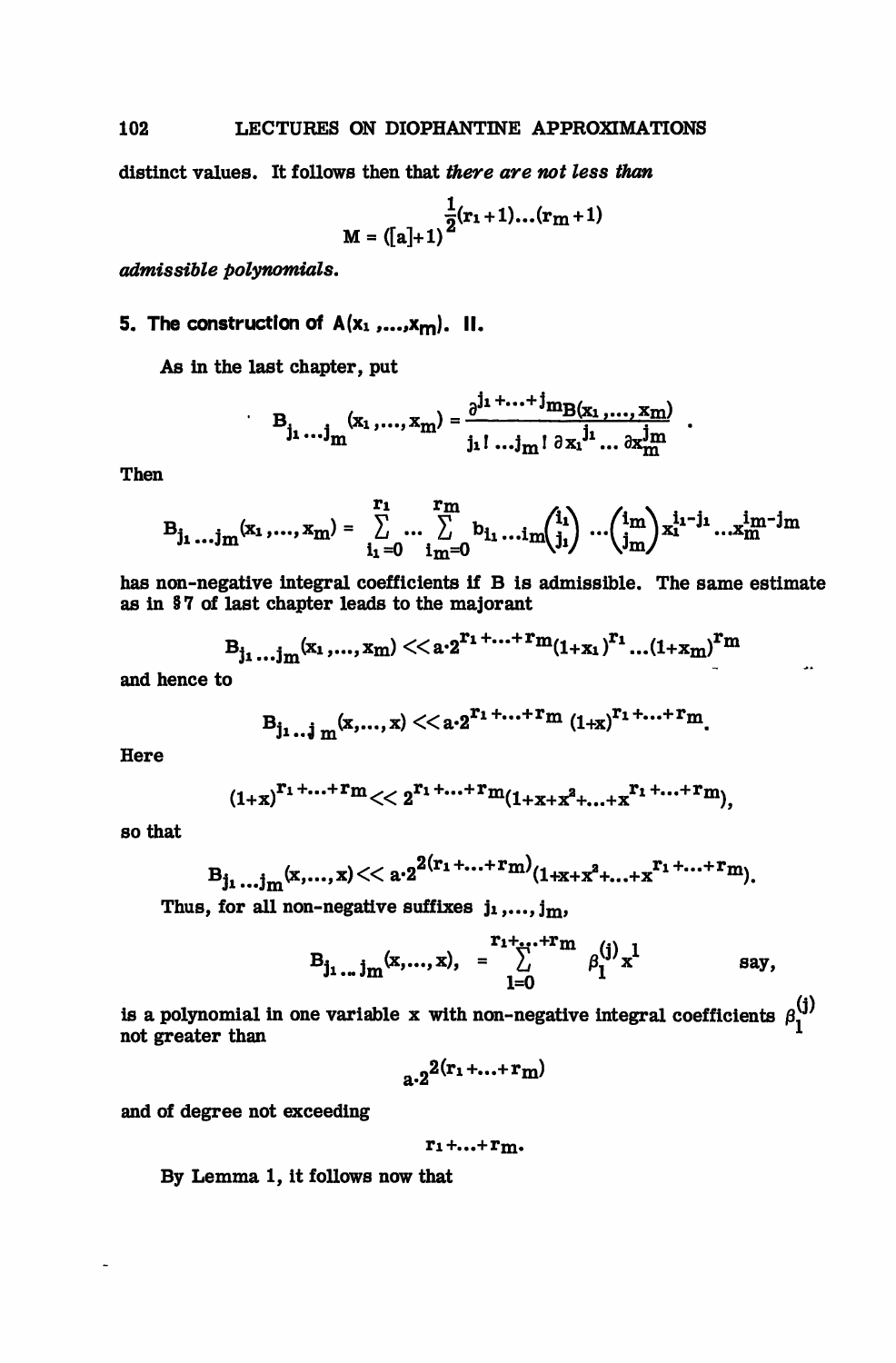$$
F_0^{r_1 + ... + r_m} B_{j_1 ... j_m}(\xi_{\psi}, ..., \xi_{\psi}) = \sum_{l=0}^{r_1 + ... + r_m} \sum_{\phi=0}^{f-1} \beta_1^{(j)} F_0^{r_1 + ... + r_m - 1} g_{\phi}^{(1)} \xi_{\psi}^{\phi} =
$$

$$
= \sum_{\phi=0}^{f-1} B_{\phi}^{(j)} \xi_{\psi}^{\phi} \qquad (\psi = 1, 2, ..., t),
$$

where

$$
B_{\phi}^{(j)} = \sum_{l=0}^{r_1 + \ldots + r_m} \beta_{l}^{(j)} F_{0}^{r_1 + \ldots + r_{m-1}} g_{\phi}^{(l)}.
$$

**Hence** 

$$
|B_{\phi}^{(j)}| \leq \sum_{l=0}^{r_1 + ... + r_m} a \cdot 2^{2(r_1 + ... + r_m)} \left(\frac{c}{2}\right)^{r_1 + ... + r_m - 1} \cdot c^l \leq
$$

$$
\leq a \cdot 2^{2(r_1 + ... + r_m)} c^{r_1 + ... + r_m} \cdot \sum_{k=0}^{\infty} \left(\frac{1}{2}\right)^k
$$

because  $|F_0| \leq \frac{1}{2}c$ . Therefore, for all suffixes j<sub>1</sub>,..., j<sub>m</sub> and  $\phi$ ,

$$
|B_{\phi}^{(j)}| \leq 2a(4c)^{r_1 + \ldots + r_m}
$$

Here  $B^{\{1\}}_{\mu}$  is an integer since  $\beta^{\{1\}}_{1}$  and  $g^{\{1\}}_{\mu}$  are integers. Each number  $B^{\{1\}}_{\mu}$ has then at most

$$
2[2a(4c)^{r_1+\ldots+r_m}]+1\leq 5a(4c)^{r_1+\ldots+r_m}
$$

possible values, and the set of all f coefficients

$$
B_{\phi}^{(j)} \qquad (\phi = 0, 1, ..., f-1)
$$

of  $B_{j_1...j_m}(\xi_{\psi},...,\xi_{\psi})$  has at most

$$
{5a(4c)}^{r_1+\ldots+r_m}f
$$

possibilities.

Let  $(j_1,...,j_m)$  run over all systems of integers satisfying

$$
0 \le j_1 \le r_1, ..., 0 \le j_m \le r_m, \quad \sum_{h=1}^{m} \frac{j_h}{r_h} \le \frac{1}{2}(m-s);
$$

by Lemma 2, there are not more than

$$
\frac{\sqrt{2m}}{s} (r_1+1)...(r_m+1) \leq \frac{1}{4f} (r_1+1)...(r_m+1)
$$

such systems. The corresponding set of integral coefficients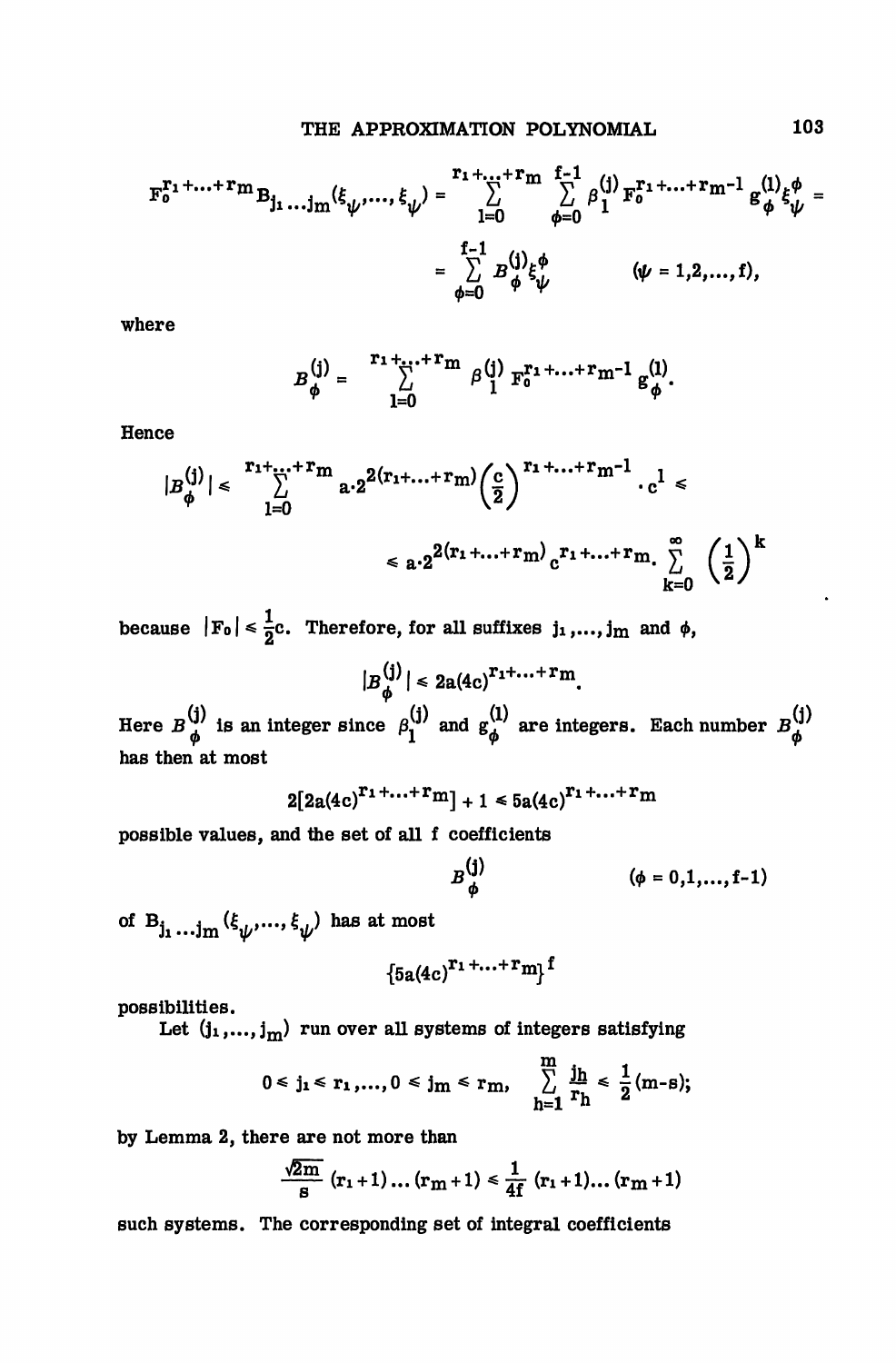$$
B_{\phi}^{(j)}, \text{ where } \phi = 0, 1, ..., f-1; \quad 0 \leq j_1 \leq r_1, ..., 0 \leq j_m \leq r_m; \quad \sum_{h=1}^{m} \frac{j_h}{r_h} \leq \frac{1}{2}(m-s),
$$

has then at most

$$
M^* = \left\{5a(4c)^{r_1 + ... + r}m\right\}^{\frac{1}{4}(r_1 + 1)...(r_m + 1)}
$$

possibilities.

## 6. The construction of  $A(x_1,...,x_m)$ . III.

There are not less than

$$
M = ([a]+1)^{\frac{1}{2}(r_1+1)...(r_m+1)} > a^{\frac{1}{2}(r_1+1)...(r_m+1)}
$$

ä.

admissible polynomials B. We therefore choose

$$
a = 5(4c)^{r_1 + \ldots + r_m}
$$

so that

### $M > M^*$ .

There are then *more* admissible polynomials B than corresponding sets of coefficients  $B_{\phi}^{(1)}$ . Hence there exist two distinct admissible polynomials

$$
\overline{B}(x_1,...,x_m) = \sum_{i_1=0}^{r_1} ... \sum_{i_m=0}^{r_m} \overline{b}_{i_1...i_m} x_1^{i_1} ... x_m^{i_m}
$$

and

$$
\overline{B}(x_1,...,x_m) = \sum_{i_1=0}^{r_1} ... \sum_{i_m=0}^{r_m} \overline{b}_{i_1} ... i_m x_1^{i_1} ... x_m^{i_m}
$$

with the following property: *Define integers*  $\overline{B}^{(j)}_{\phi}$  and  $\overline{B}^{(j)}_{\phi}$  such that

$$
\mathbf{F}_0^{\mathbf{T}_1 + \ldots + \mathbf{T}_m} \mathbf{\bar{B}}_{j_1 \ldots j_m} (\xi_{\psi}, \ldots, \xi_{\psi}) = \sum_{\phi=0}^{f-1} \mathbf{\bar{B}}_{\phi}^{(j)} \xi_{\psi}^{\phi} \qquad (\psi = 1, 2, \ldots, f)
$$

and

$$
\mathbf{F}_0^{\Gamma_1 + \ldots + \Gamma} \mathbf{m}_{\tilde{B}_{j_1} \ldots j_{m}}^{\mathbf{m}}(\xi_{\psi}, \ldots, \xi_{\psi}) = \sum_{\phi=0}^{f-1} \bar{B}_{\phi}^{(j)} \xi_{\psi}^{\phi} \qquad (\psi = 1, 2, \ldots, f).
$$

Then

$$
\overline{B}_{\phi}^{(j)} = \overline{B}_{\phi}^{(j)} \text{ if } \phi = 0, 1, ..., f-1; \ 0 \leq j_1 \leq r_1, ..., 0 \leq j_m \leq r_m; \ \sum_{h=1}^{m} \frac{j_h}{r_h} \leq \frac{1}{2} (m-s) .
$$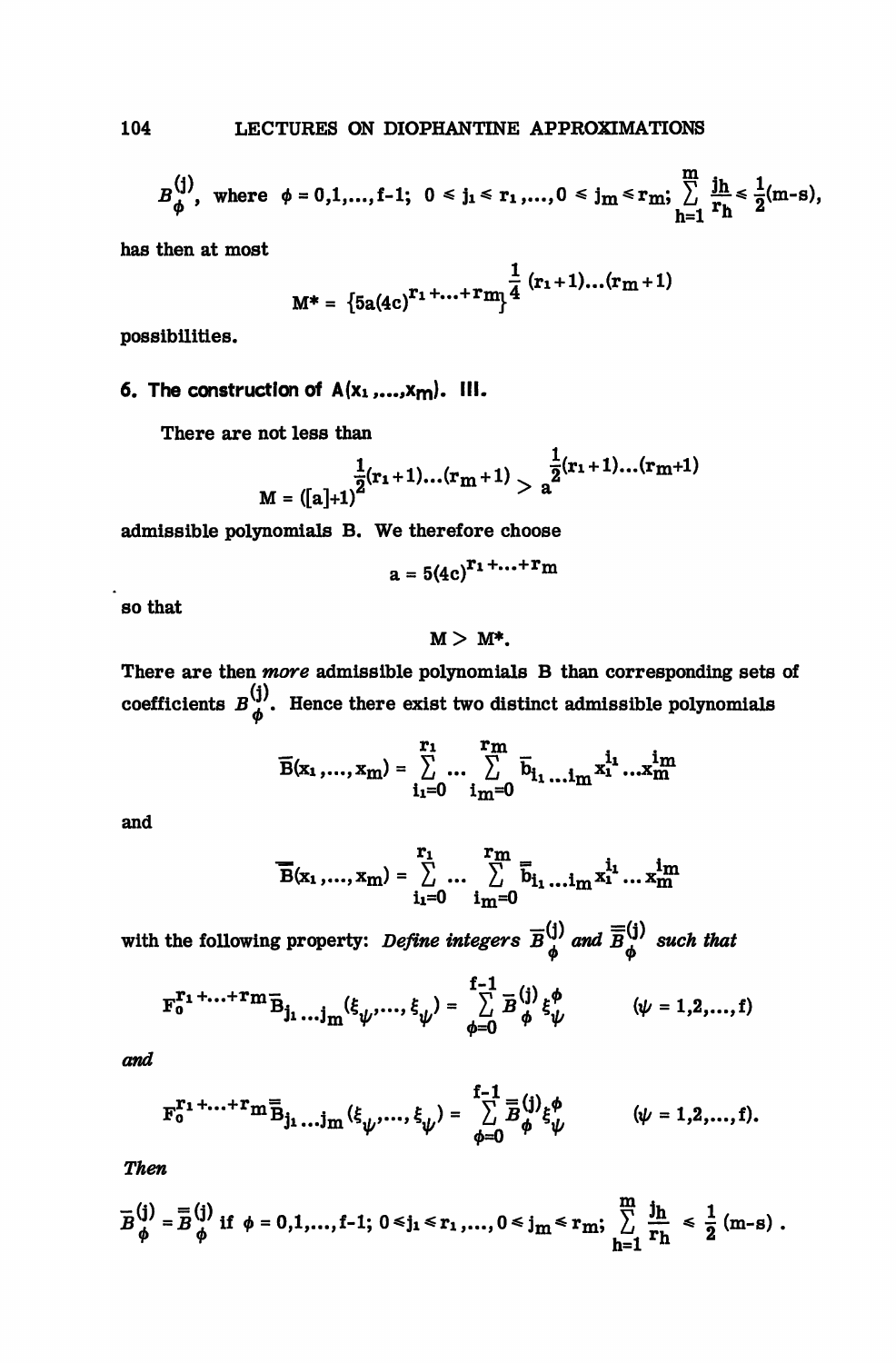Put

$$
A(x_1,...,x_m) = \overline{B}(x_1,...,x_m) - \overline{B}(x_1,...,x_m) = \sum_{i_1=0}^{r_1} \cdots \sum_{i_m=0}^{r_m} a_{i_1} \cdots a_{m}^{i_1} \cdots a_{m}^{i_m}.
$$

Since  $\overline{B}$  and  $\overline{B}$  are distinct,

$$
A(x_1,...,x_m) \neq 0.
$$

From the construction, the coefficients  $a^{\dagger}_{1} \ldots i^{\dagger}_{m}$  of A are integers of absolute values not exceeding a, thus satisfying

$$
|a_{i_1...i_m}| \le 5(4c)^{r_1+...+r_m}.
$$

Moreover,

$$
a_{i_1\ldots i_m}=0 \quad \text{unless} \quad \frac{1}{2}(m-s)<\sum_{h=1}^m \frac{i_h}{r_h}<\frac{1}{2}(m+s),
$$

and furthermore,

$$
A_{j_1}...j_m(\xi_{\psi},..., \xi_{\psi}) = 0 \text{ if } \psi = 1, 2,..., f; \ 0 \leq j_1 \leq r_1,..., 0 \leq j_m \leq r_m; \sum_{h=1}^{m} \frac{j_h}{r_h} \leq \frac{1}{2}(m-s).
$$

Instead, we may also say that  $A_{j_1...j_m}(x,...,x)$  is divisible by  $F(x)$  whenever

$$
0 \le j_1 \le r_1,..., 0 \le j_m \le r_m, \sum_{h=1}^m \frac{j_h}{r_h} \le \frac{1}{2} (m-s);
$$

for the zeros  $\xi_1,...,\xi_f$  of  $F(x)$  are all distinct. We note that the upper bound for the coefficients of A implies again majorants analogous to those found for B.

The following result has thus been proved.

Theorem 2: *Let*

$$
F(x) = F_0 x^f + F_1 x^{f-1} + ... + F_f
$$
, where  $f \ge 1$ ,  $F_0 + 0$ ,  $F_f + 0$ ,

*be a polynomial with integral coefficients which has no multiple factors and does not vanish for* x=0. *Put*

$$
c = 2 \max(\vert F_0 \vert, \vert F_1 \vert, \ldots, \vert F_f \vert).
$$

*Let* ri,..., rm *be positive integers, and let B be a real number not less than*  $4f\sqrt{2m}$ *. There exists a polynomial* 

$$
A(x_1,...,x_m)=\sum_{i_1=0}^{r_1}\dots\sum_{i_m=0}^{r_m}a_{i_1\dots i_m}x_1^{i_1}...x_m^{i_m}\neq 0
$$

*with the following properties.*

(1): Its coefficients  $a_{l_1...i_m}$  are integers satisfying